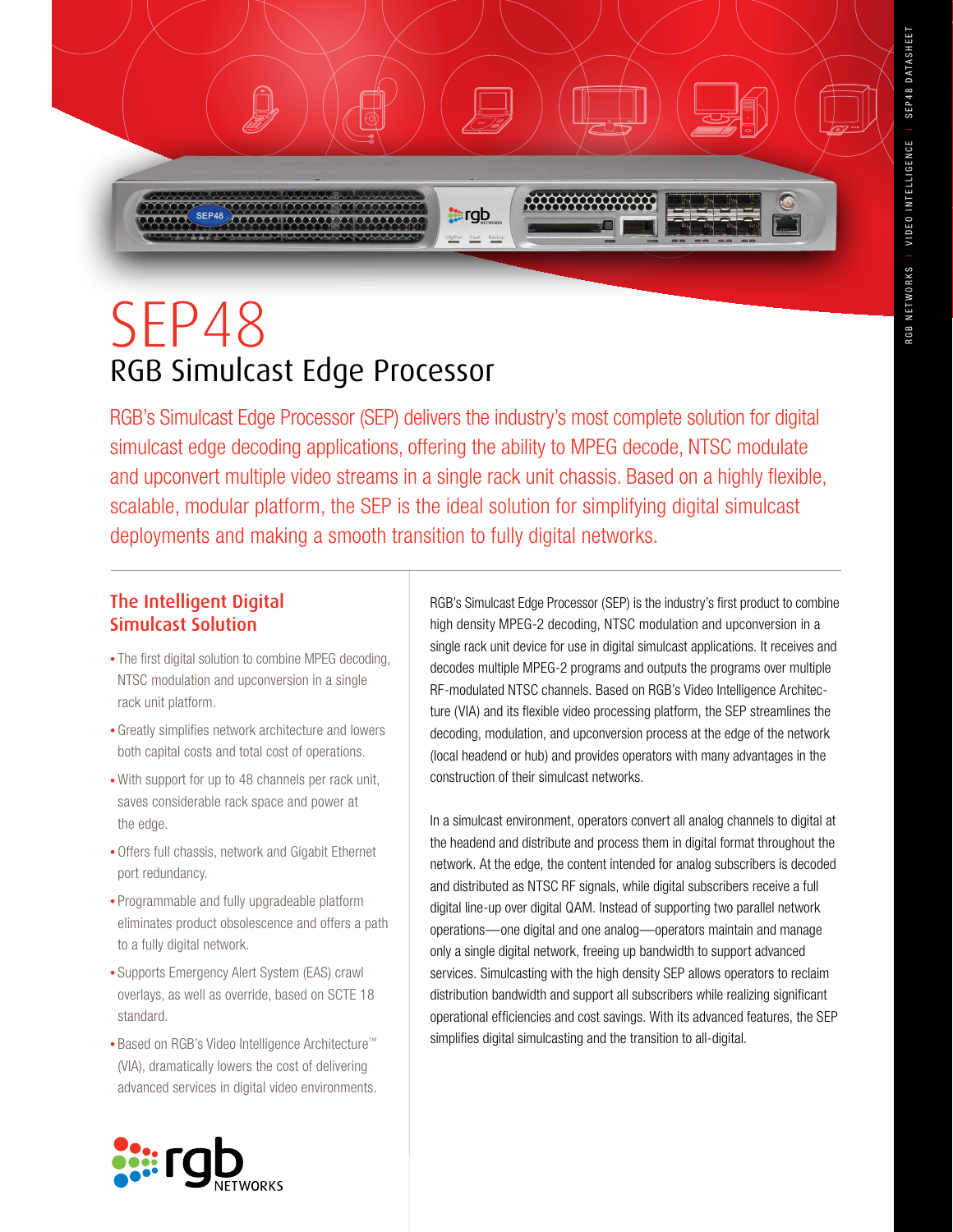#### **Simplifying Digital Simulcast**

Combining multi-channel MPEG-2 decoding and NTSC modulation in a single, high density platform greatly simplifies the design and support of the digital simulcast environment. The multi-function SEP platform eliminates the need for multiple boxes (decoder, modulator, and upconverter), as well as the mess of interconnect wiring between them. Set-up is greatly simplified through a single, intuitive graphical user interface for all decoding and modulation configuration, eliminating the tedious task of configuring multiple decoders and baseband modulators.

#### **High Density Platform**

The high density SEP can receive up to 48 MPEG-2 video streams over IP through multiple Gigabit Ethernet interfaces. The video streams are simultaneously decoded, NTSC modulated and upconverted, and are then directed to up to 12 RF output interfaces. Each of the 12 RF interfaces can support from one to four NTSC analog program channels through block upconversion.

#### **Significant Power and Space Savings**

With RGB's SEP, operators can enjoy significant savings in both power and rack space consumption. The SEP requires less than 500 Watts for the support of up to 48 NTSC modulated and upconverted channels, compared to more than 5000 Watts for multi-box solutions offering decoding, modulation and upconversion. A single SEP, occupying only a single rack unit space, can replace the equivalent of a full 7-foot rack of equipment performing similar functions.

#### **Emergency Alert System (EAS) Support**

The inherent Gigabit Ethernet and IP-enabled design of the SEP allows for the support of digital, network-based EAS program switching based on the SCTE 18 standard. The SEP facilitates EAS override video and alert signaling over its multiple Gigabit Ethernet interfaces. It supports the EAS switching functionality by allowing the operators to configure a global EAS channel to which all or any of the NTSC channels decoded by the device can be tuned during the EAS condition. The information regarding the EAS channel crawls and override, and the selection of programs that switch during the EAS condition, are configured via the SEP's graphical user interface or can be received through SCTE 18 messages.

#### **Optimal Redundancy**

The RGB SEP supports multiple levels of redundancy that greatly improve the reliability and availability of the digital simulcast architecture, including:

- *Chassis Redundancy*: The RGB Redundancy Docking Station (RDS) facilitates 1:1 chassis redundancy.
- *Network Redundancy*: The chassis supports multiple Gigabit Ethernet input interfaces that can support redundant network connections.
- *Gigabit Ethernet Port Redundancy*: Each Gigabit Ethernet interface can be configured as a redundant port for any other Gigabit Ethernet port when not used in an RDS.

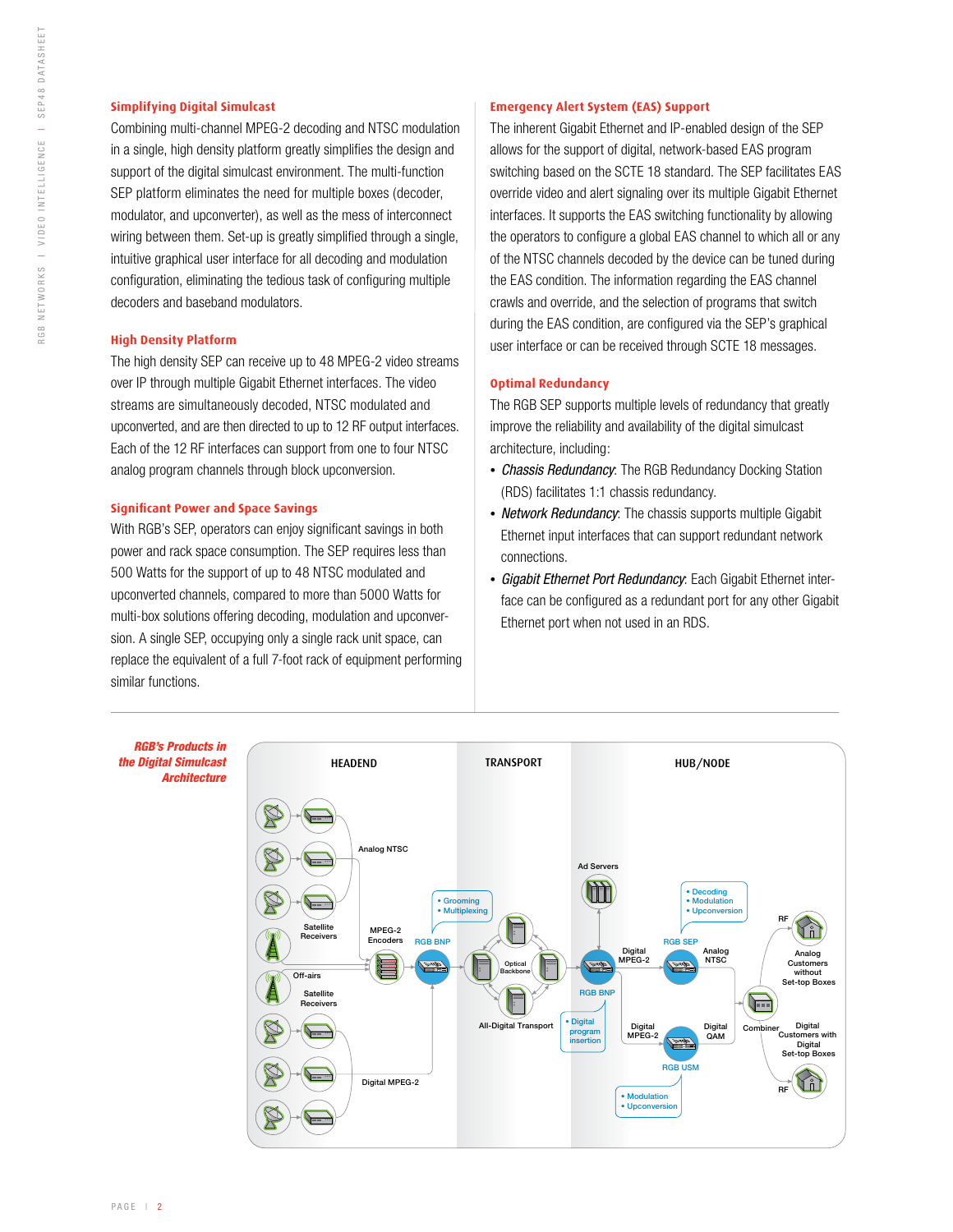#### **Configuration Flexibility**

The SEP chassis supports up to 12 physical RF interfaces. The platform's flexible architecture enables each RF interface to support up to four modulated contiguous NTSC channels, for a maximum of 48 analog channel outputs in a single rack unit. Input video streams are delivered to the SEP as MPEG over UDP/IP via the single 10Gigabit Ethernet interface or eight separate Gigabit Ethernet interfaces. To ensure clear and consistent transmissions, the SEP can recover from up to 100 ms of jitter on the IP network.

#### **Standards-Based Management**

The SEP configuration is performed through RGB's VIA Element Manager, a simple and logical SNMP-based graphical user interface. Additionally, the SEP can be remotely configured through any SNMP standards-compliant management application. RGB's element management application allows operators to remotely configure RF, Gigabit Ethernet and IP parameters. Operators can also modify EAS configuration on a per channel basis and configure or enable redundancy when using RGB's Redundancy Docking Station (RDS) in the 1:1 redundancy environment.

#### **Compatibility and Standards Compliance**

The RGB SEP supports both single program transport stream (SPTS) and multi-program transport stream (MPTS) video input over UDP/IP through its eight Gigabit Ethernet interfaces. The SEP supports both multicast and unicast MPEG transports over IP, and can be automatically configured at start-up through DHCP. In an IP multicast environment, the SEP supports IGMPv3 and IGMPv2 for optimal compatibility with different configurations and environments. The product also supports closed captioning based on SCTE 20 and SCTE 21 standards, as well as AMOL and TV Guide VBI processing.

#### **RGB VIA Product Family**

The SEP is a member of RGB's groundbreaking VIA product family of intelligent video processors. Based on RGB's flexible Video Intelligence Architecture (VIA), the VIA product family leverages standards-based Gigabit Ethernet and IP data networking technologies to easily integrate with existing infrastructure and dramatically lower the cost of delivering advanced video services in today's digital video environments. This multi-function platform is programmable and upgradeable, making the future-proof VIA product family an intelligent choice to help enable the transition to all-digital.

#### *VIA Element Manager*

| $\Box$ e x<br>Simulcast Edge Processor 192.168.41.155 via Administrator |                                |         |                                                  |                        |                            |                                   |                                            |                                  |                |                                            |                                      |             |                                              |        |                                      |                          |                                               |                       |                                                  |                                                                     |                        |
|-------------------------------------------------------------------------|--------------------------------|---------|--------------------------------------------------|------------------------|----------------------------|-----------------------------------|--------------------------------------------|----------------------------------|----------------|--------------------------------------------|--------------------------------------|-------------|----------------------------------------------|--------|--------------------------------------|--------------------------|-----------------------------------------------|-----------------------|--------------------------------------------------|---------------------------------------------------------------------|------------------------|
| File View Maintenance Status Help                                       |                                |         |                                                  |                        |                            |                                   |                                            |                                  |                |                                            |                                      |             |                                              |        |                                      |                          |                                               |                       |                                                  |                                                                     |                        |
| Simulcast Edge Processor                                                |                                |         |                                                  |                        |                            |                                   |                                            |                                  |                |                                            |                                      |             |                                              |        |                                      |                          |                                               |                       |                                                  |                                                                     | <b>SEP FOR SERVICE</b> |
| RF Configuration   Alarms & Events   Configuration   Chassis            |                                |         |                                                  |                        |                            |                                   |                                            |                                  |                |                                            |                                      |             |                                              |        |                                      |                          |                                               |                       |                                                  |                                                                     |                        |
|                                                                         |                                |         | $ {\bf C} $<br>$D$ <sub><math>\odot</math></sub> | $\bullet$              |                            | <b>Bioccounty</b>                 |                                            |                                  |                |                                            |                                      |             |                                              |        |                                      |                          |                                               |                       |                                                  |                                                                     |                        |
| <b>RF A1 Configuration</b>                                              |                                |         |                                                  |                        |                            |                                   |                                            |                                  |                |                                            |                                      |             |                                              |        |                                      |                          |                                               |                       |                                                  |                                                                     |                        |
|                                                                         |                                |         |                                                  |                        |                            |                                   |                                            |                                  |                |                                            |                                      |             |                                              |        |                                      |                          |                                               |                       |                                                  |                                                                     |                        |
|                                                                         | Output Power (dBmV): 470 V     |         |                                                  |                        |                            | Audio Subcorrier Gain (dBc): [40] |                                            |                                  |                |                                            |                                      |             |                                              |        |                                      |                          |                                               |                       |                                                  |                                                                     |                        |
| <b>EIA</b><br>Chonnel                                                   | Channel Channel<br><b>None</b> | Enabled |                                                  | STD.<br>Freq (MHz)     |                            | Audio<br>Diol Gigt<br>Norm Port   |                                            | Multicast<br>Enobled             |                |                                            | Multicast<br><b>IP Address</b>       | UDP<br>Port |                                              |        | <b>IGMPe3</b><br>Source Address      | Program<br><b>Number</b> |                                               | EAS:<br>Over-<br>ride |                                                  | Audio<br>Boscband SAP Audio Corrier<br>Gain(dB) Goin(dB) Offset(dB) |                        |
| 54                                                                      | v Fandberg                     |         | $\blacksquare$                                   | 403.2500               |                            | $B$ 5                             |                                            | ⊡                                | $\overline{v}$ |                                            | 224.1.1.71                           | 2000        |                                              |        |                                      |                          |                                               |                       | $\blacksquare$                                   | ⊶∎<br>$\bullet$ 0                                                   | ™                      |
| 66                                                                      | Pretude                        |         | $\blacksquare$                                   | 409,2600               |                            | $\boxed{2}$                       |                                            | ⊡<br>$\mathbf{v}$                |                |                                            | 224.1.1.72                           | 2000        |                                              |        |                                      |                          |                                               |                       | $\overline{B}$                                   | $\bullet$ 0<br>$\bullet$                                            | E                      |
| 68                                                                      | MV50                           |         | $\blacksquare$                                   | 415,2600               |                            | 25                                |                                            | $\blacksquare$<br>$\overline{M}$ |                |                                            | 224.10.10.10                         |             | 1234                                         |        | м                                    |                          |                                               | Ξ                     | ⊡[⊽<br>$\bullet$ 0                               | E                                                                   |                        |
| 67                                                                      | <b>JON</b>                     |         | $\blacksquare$                                   | 421.2500               |                            | 25                                |                                            | О                                | $\blacksquare$ |                                            | 224.10.10.10                         |             | 1234                                         |        | k                                    |                          |                                               | $\blacksquare$        | $\blacktriangleright$ 10 $\blacktriangleright$ 0 | F                                                                   |                        |
| <b>Diagnostics Test Configuration</b>                                   |                                |         |                                                  |                        |                            |                                   |                                            |                                  |                |                                            |                                      |             |                                              |        |                                      |                          |                                               |                       |                                                  |                                                                     |                        |
|                                                                         | <b>RF Test Mode</b>            |         |                                                  | EIA.<br><b>Channel</b> |                            | SCTE 27<br>Subtitle               |                                            | Primary<br>Audio                 | (#,Pid,Audio)  |                                            | Secondary<br>Audio:<br>(#,Pid,Audio) |             | SAP<br><b>VITS</b><br><b>Enabled Enabled</b> |        | Video Test Mode                      |                          |                                               |                       | Audio Test Mode                                  | <b>SAP Test Mode</b>                                                |                        |
| Normal Operation                                                        |                                |         |                                                  | ▿<br>64                | <b>FAIA</b>                |                                   | $\sqrt{4.256L}$                            |                                  |                | $\frac{1}{2.267.5}$                        |                                      | l×.         | 図                                            | п      | Normal Operation                     |                          | V Normal Operation                            |                       |                                                  | <b>W</b> Normal Operation                                           | ™                      |
| Gate:<br>Duration (uS):                                                 |                                |         |                                                  | 65<br>65               | <b>FAIA</b><br><b>FAIA</b> |                                   | $= 1.34.1$<br>$\blacktriangleright$ 1.32.5 |                                  |                | $\blacktriangleright$ 1.34.R<br>$- 2,33,5$ |                                      | l×.<br>H    | $\blacksquare$<br>$\blacksquare$             | п<br>п | Normal Operation<br>Normal Operation | ıтı                      | Normal Operation<br><b>V</b> Normal Operation |                       |                                                  | V Normal Operation<br>V Normal Operation                            | ⊺▼<br>⊺▼               |
| Gate Line:                                                              |                                |         |                                                  | 67                     | <b>RIA</b>                 |                                   | $-1,32,5$                                  |                                  |                | $- 2,33,5$                                 |                                      | ×           | $\blacksquare$                               | п      | Normal Operation                     |                          | V Normal Operation                            |                       |                                                  | V Normal Operation                                                  | ⊢                      |
|                                                                         |                                |         |                                                  |                        |                            |                                   |                                            |                                  |                |                                            |                                      |             |                                              |        |                                      |                          |                                               |                       |                                                  |                                                                     |                        |
|                                                                         |                                |         |                                                  |                        |                            |                                   |                                            |                                  |                |                                            |                                      |             |                                              |        |                                      |                          |                                               |                       |                                                  |                                                                     |                        |
|                                                                         |                                |         |                                                  |                        |                            |                                   |                                            |                                  |                |                                            |                                      |             |                                              |        |                                      |                          |                                               |                       |                                                  |                                                                     |                        |
|                                                                         |                                |         |                                                  |                        |                            |                                   |                                            |                                  |                |                                            |                                      |             |                                              |        |                                      |                          |                                               |                       |                                                  |                                                                     |                        |
|                                                                         |                                |         |                                                  |                        |                            |                                   |                                            |                                  |                |                                            |                                      |             |                                              |        |                                      |                          |                                               |                       |                                                  |                                                                     |                        |
|                                                                         |                                |         |                                                  |                        |                            |                                   |                                            |                                  |                |                                            |                                      |             |                                              |        |                                      |                          |                                               |                       |                                                  |                                                                     |                        |
|                                                                         |                                |         |                                                  |                        |                            |                                   |                                            |                                  |                |                                            |                                      |             |                                              |        |                                      |                          |                                               |                       |                                                  |                                                                     |                        |
|                                                                         |                                |         |                                                  |                        |                            |                                   |                                            |                                  |                |                                            |                                      |             |                                              |        |                                      |                          |                                               |                       |                                                  |                                                                     |                        |
|                                                                         |                                |         |                                                  |                        |                            |                                   |                                            |                                  |                |                                            |                                      |             |                                              |        |                                      |                          |                                               |                       |                                                  |                                                                     |                        |
|                                                                         |                                |         |                                                  |                        |                            |                                   |                                            |                                  |                |                                            |                                      |             |                                              |        |                                      |                          |                                               |                       |                                                  | Apply configuration                                                 | Cancel                 |